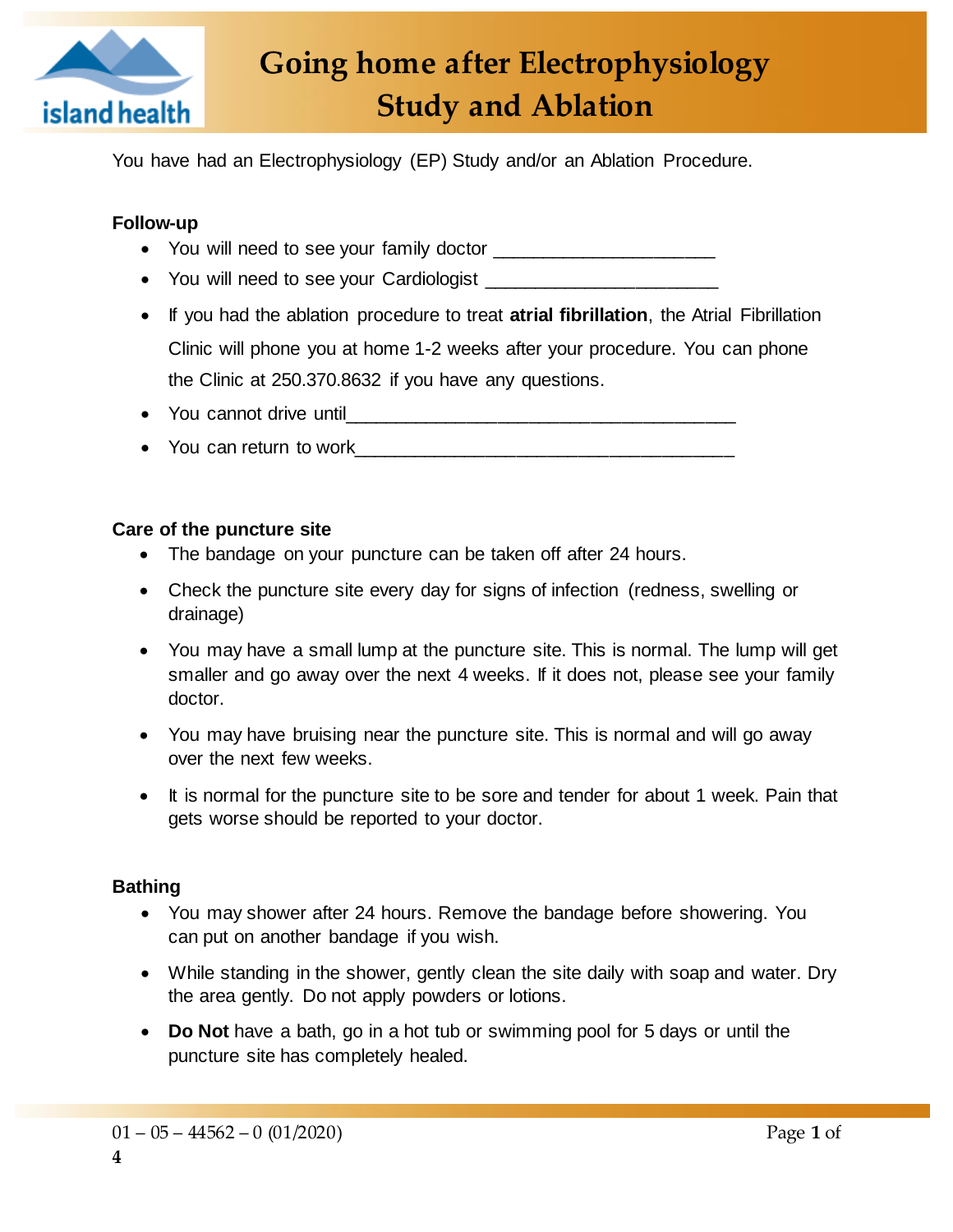# **Activity**

You were given sedation during your procedure. **YOU ARE CONSIDERED IMPAIRED FOR 24 HOURS** so **DO NOT:**

- **You must not drive for at least 24 hours** (due to the sedation), **and perhaps longer because of the procedure**. See "follow-up" on page 1.
- Make important decisions or sign documents
- Work with machinery
- Travel alone by public transport e.g. bus, taxi
- Go to work or do business
- Drink alcohol, take anti-anxiety pills, or sleeping pills
- Be responsible for the care of another person e.g. baby, small child, person in poor health
- **Avoid stairs for 24 hours**. If you must climb stairs, climb them slowly.
- You may resume sexual activity after 24 hours.
- For 2 days, **avoid kneeling, crouching, or sitting for more than 1 hour**. For every hour you sit, walk or stretch your legs for 10 minutes.
- Avoid exercise except walking for 2 days. You can go for easy walks unless your doctor has told you not to.
- Avoid strenuous activity for 1 week e.g. jogging, cycling, swimming, or lifting anything over 10 pounds (4.5 kilograms).
- If you had an ablation, you may notice a burning in your chest. This is caused by irritation to the lining of the heart from the ablation catheter. The burning can get worse with deep breaths and can last a few days. Acetaminophen (Tylenol®) may help, but Ibuprofen often works better. You can take Ibuprofen (Advil®, Motrin®) 400 mg 3 times a day until the burning goes away. If the pain lasts for more than 3 days, call your cardiologist.

### **Your medications**

- Before going home, you will be told what medications to resume and what new medications you should start.
- $\bullet$  If your groin aches, rest and take Acetaminophen (Tylenol  $\circledR$ ) products as needed.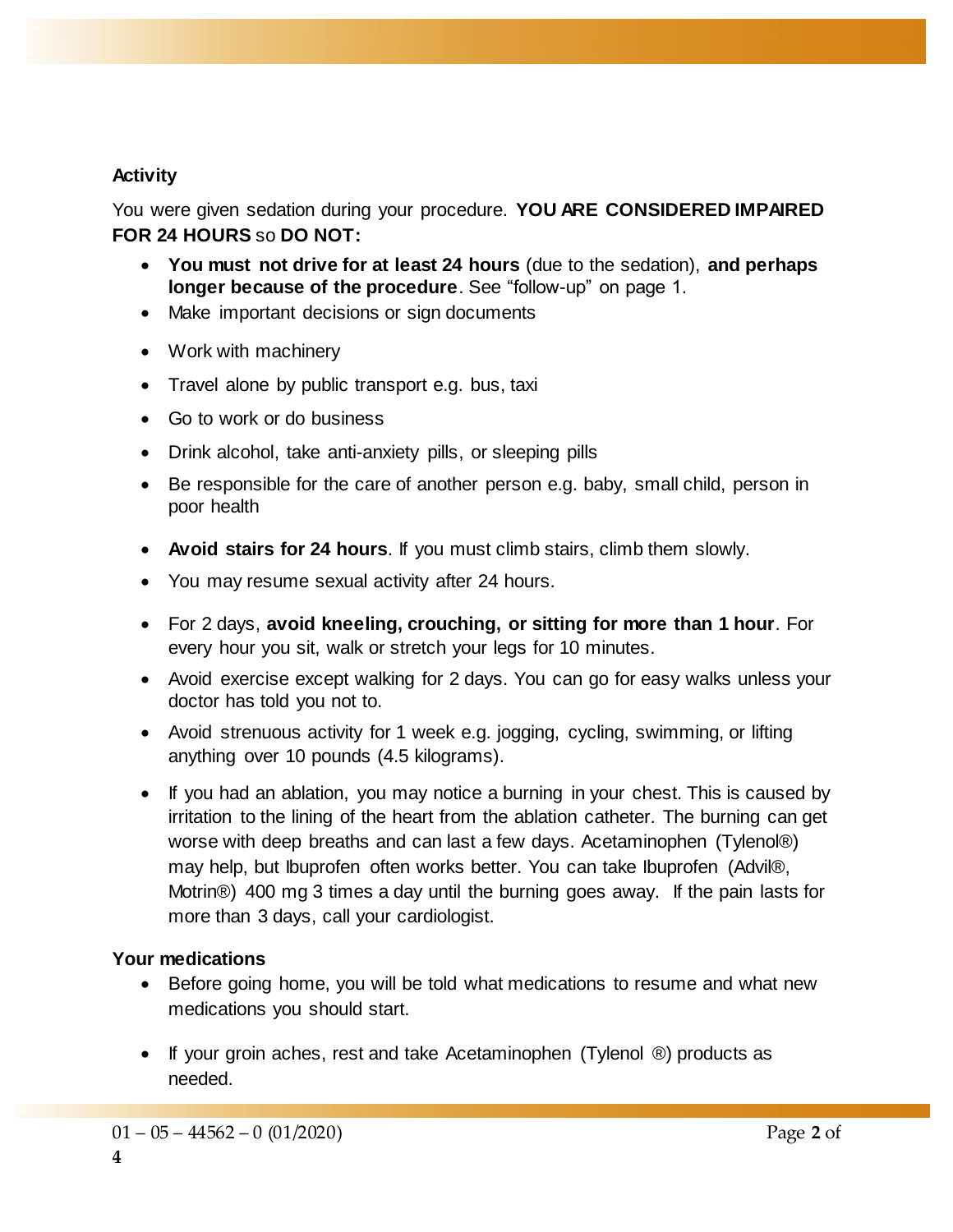Fill any new prescriptions and follow directions for your usual medications as per your discharge instruction sheet.

## **Call 911 if you have**

- Severe chest pain or sudden shortness of breath.
- Bleeding from the puncture site that you cannot stop by doing the following:

Relax and lie down right away. Keep your leg flat and have someone apply firm pressure to the site using their fingers and a gauze pad. Keep the pressure on for 20 minutes. **If the bleeding stops** cover the site with a sterile bandage, continue to lay flat and keep your leg still for a few hours. **If the bleeding does not stop**, stay flat and continue to hold pressure. Have someone call 911 and tell the ambulance you have had a cardiac procedure.

## **Call your family doctor or go to the closest Emergency Department right away if you have:**

- Severe pain or swelling at the puncture site or in the lower abdomen above the puncture site.
- A lump at the puncture site that pulsates (throbs). This may be a sign of a problem with the artery. Loosely cover the lump with a bandage but **do not apply pressure**.
- Severe pain, numbness, tingling, coldness or a bluish colour to your leg.
- Increased redness or drainage at the puncture site.
- High-grade fever (38.5C/101.3F and over) for 2 days or more.
- Low-grade fever (37.5C-37.9C or 98.5F-101.2F) for more than 3 days.
- If you had **cardiac ablation** and have burning chest pain that lasts longer than 3 days.
- If you had **pulmonary vein ablation** and have an episode of atrial fibrillation that last longer than 24 hours or that is intolerable. Episodes that are shorter or that don't cause you distress are not uncommon for the first few weeks after treatment.
- If you had a **pulmonary vein ablation** and develop fever (Temp > 38 C), severe chest pain, weakness or numbness of a limb, difficulty speaking, difficulty or painful swallowing, vomiting or passing blood or have neurological symptoms, please call the Atrial Fibrillation Clinic to discuss symptoms at 250-370-8632. If you are unable to reach a clinician, proceed to the nearest Emergency Department right away. You may need a CT scan to find out the cause.